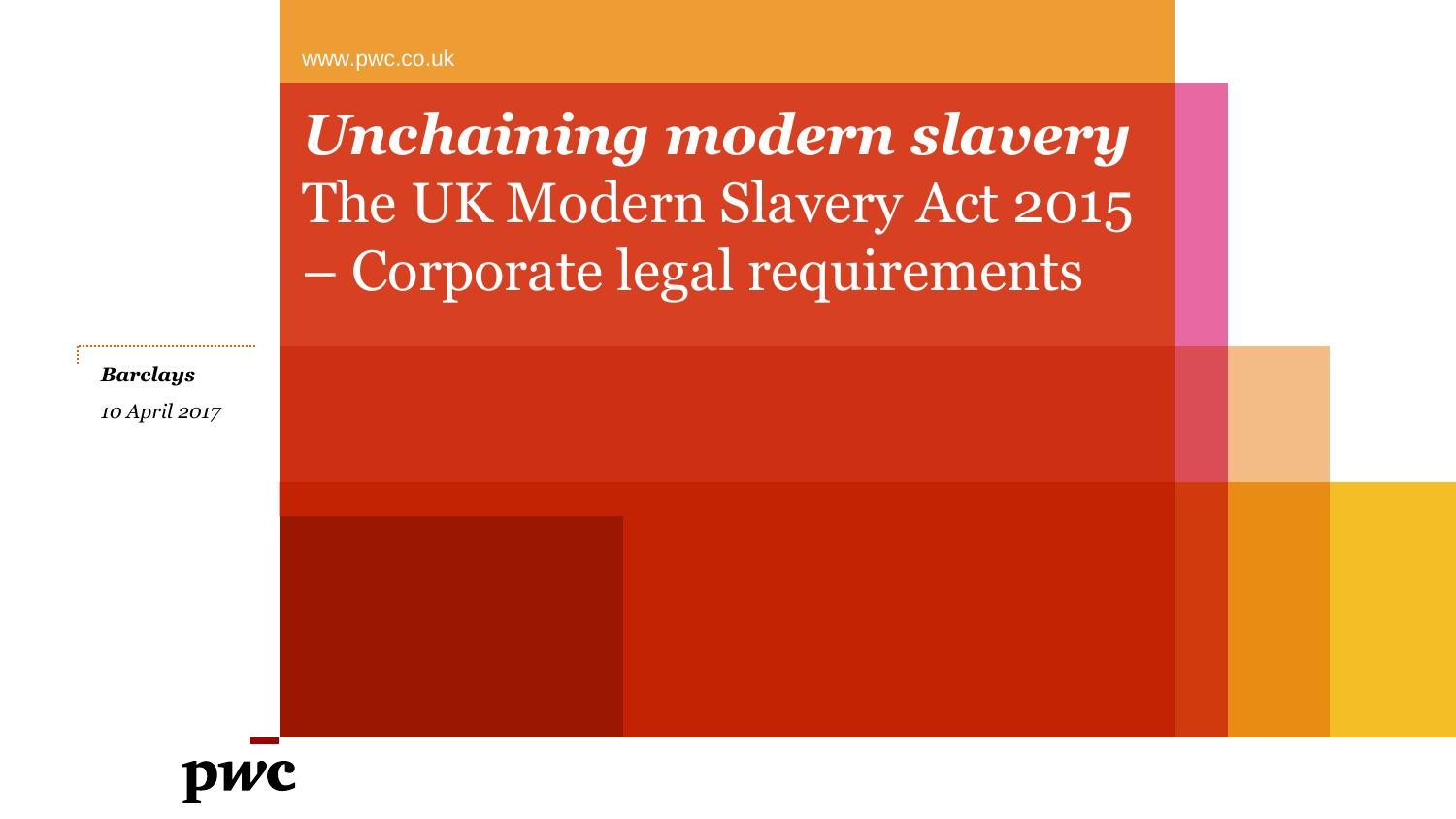# *Who is required to produce a modern slavery statement?*

*A body corporate or partnership wherever incorporated* 

*Business in the UK*

*Supply goods or services*

*Have an annual global turnover of £36m or more*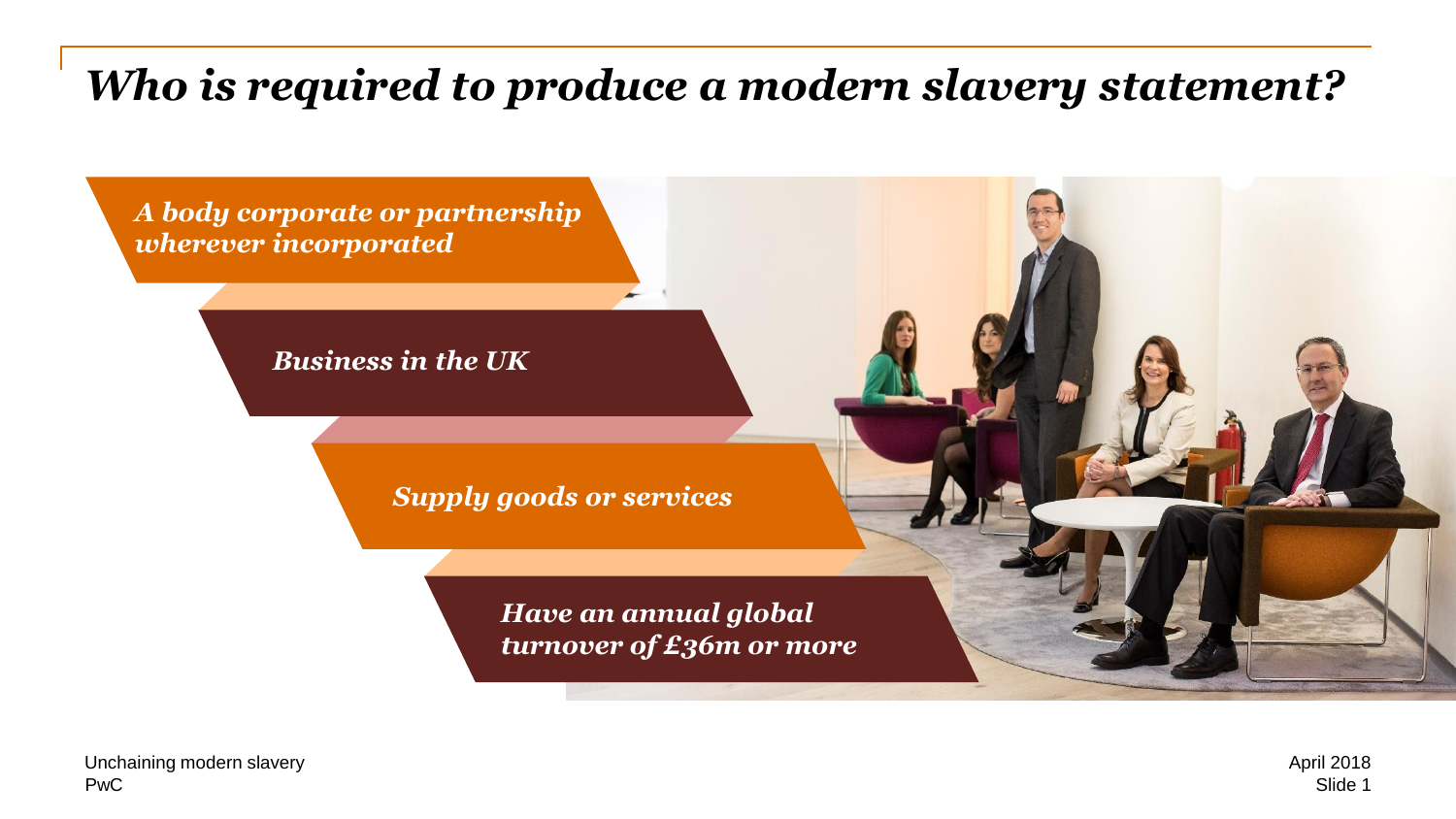# *Types of statements*

#### *Active statement*

A statement of the steps the organisation has taken to ensure that slavery and human trafficking is *not*  taking place in any:

- Of its supply chains; and
- Part of its own business.

#### **What is a modern slavery statement?**

There are two (2) types of statement that a commercial organisation can produce.

#### *Passive statement*

A statement that the organisation has taken no such steps.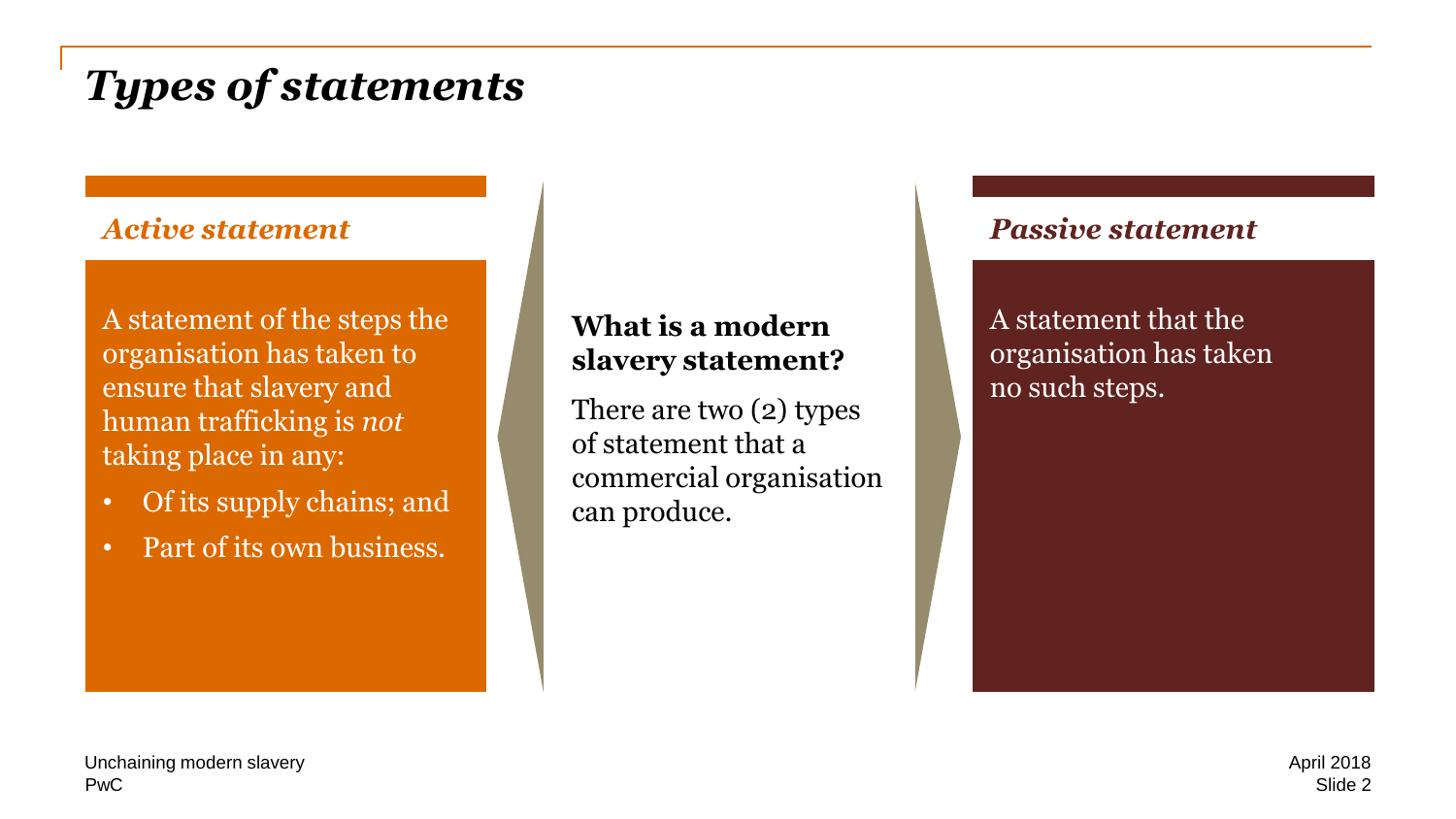# *Recommended information to include*

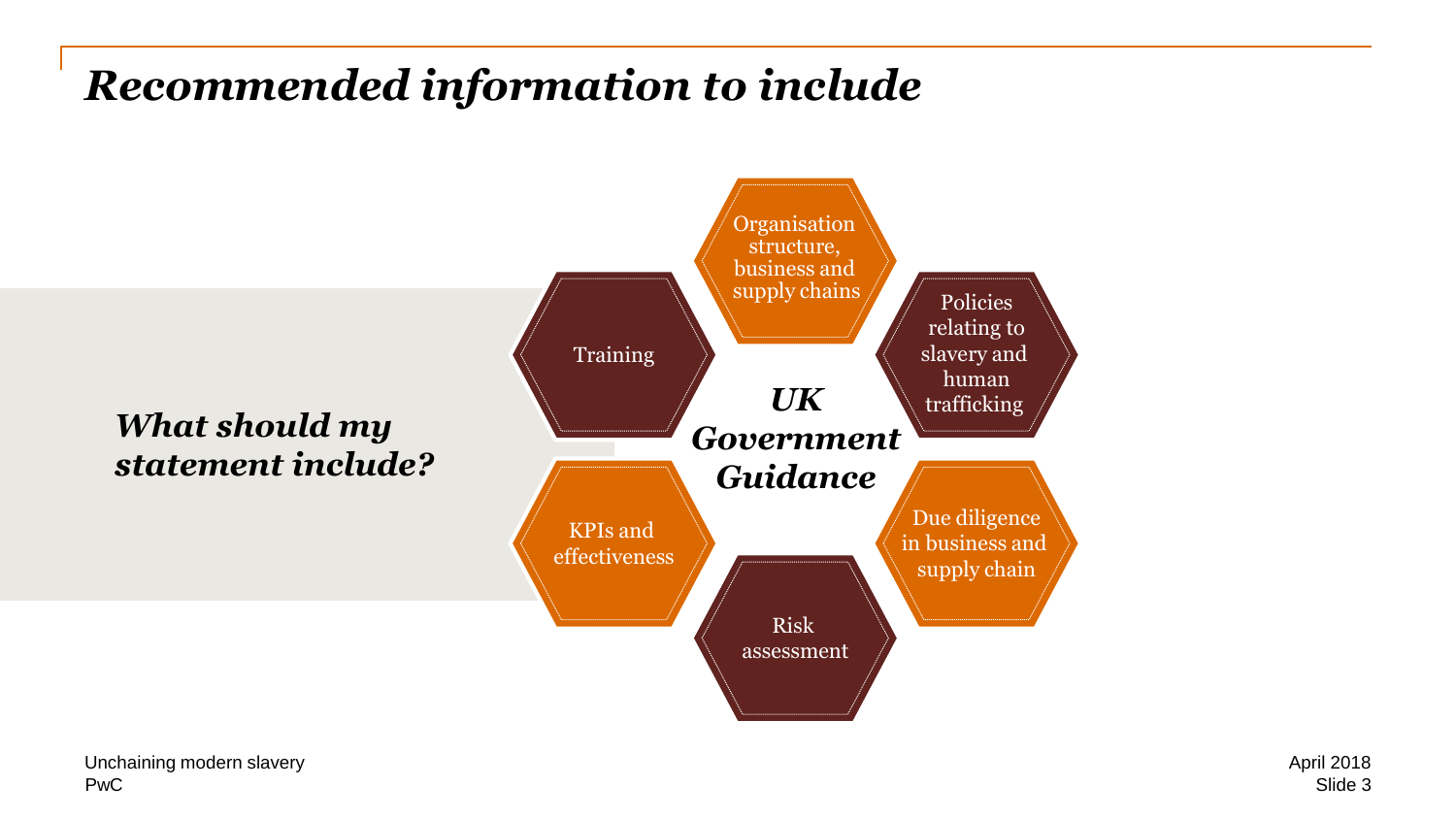### *Consequences of non-compliance*

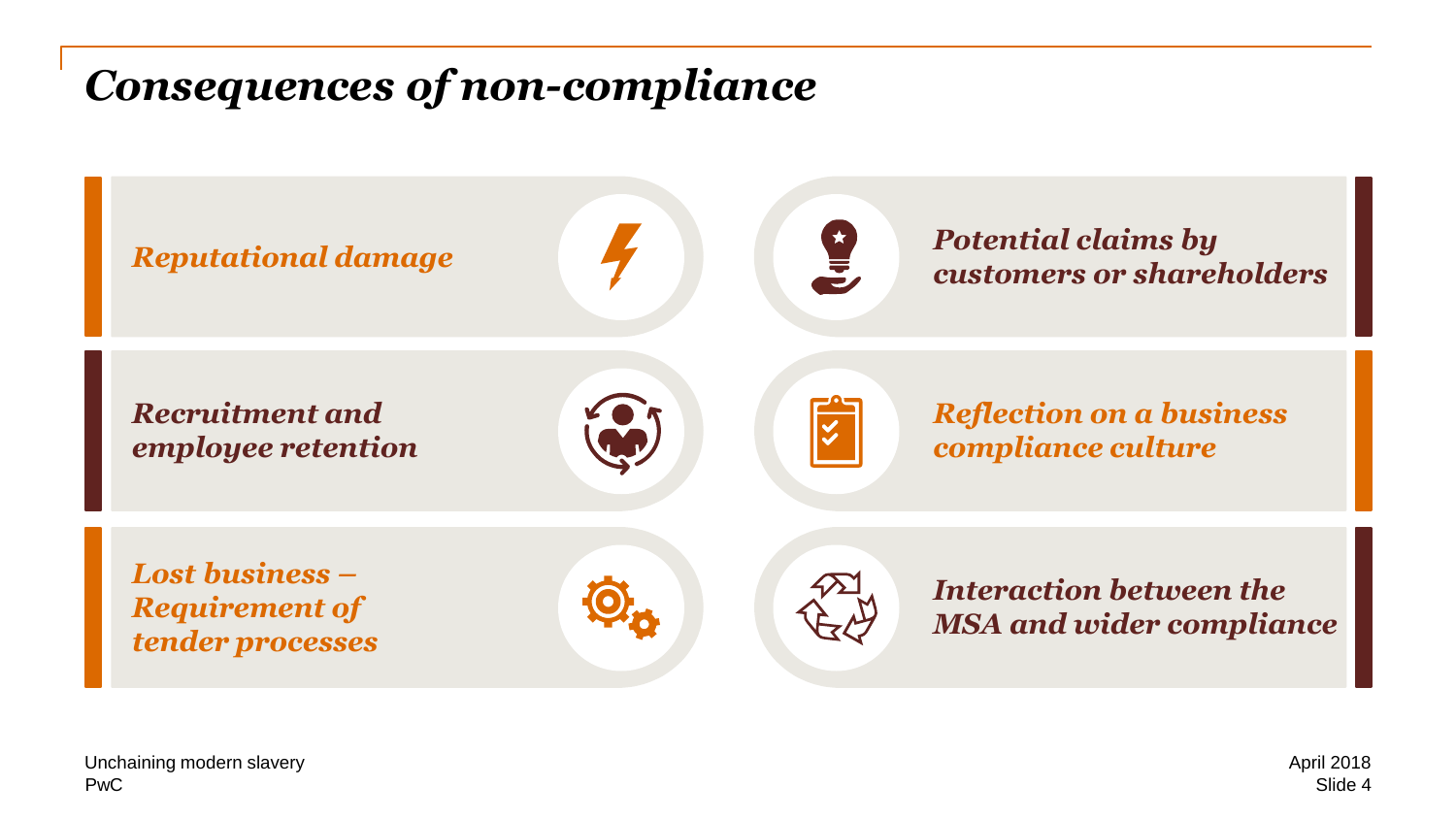### *Other matters to consider*

*Approved by your board and signed by a Director*



### *Published on your website*